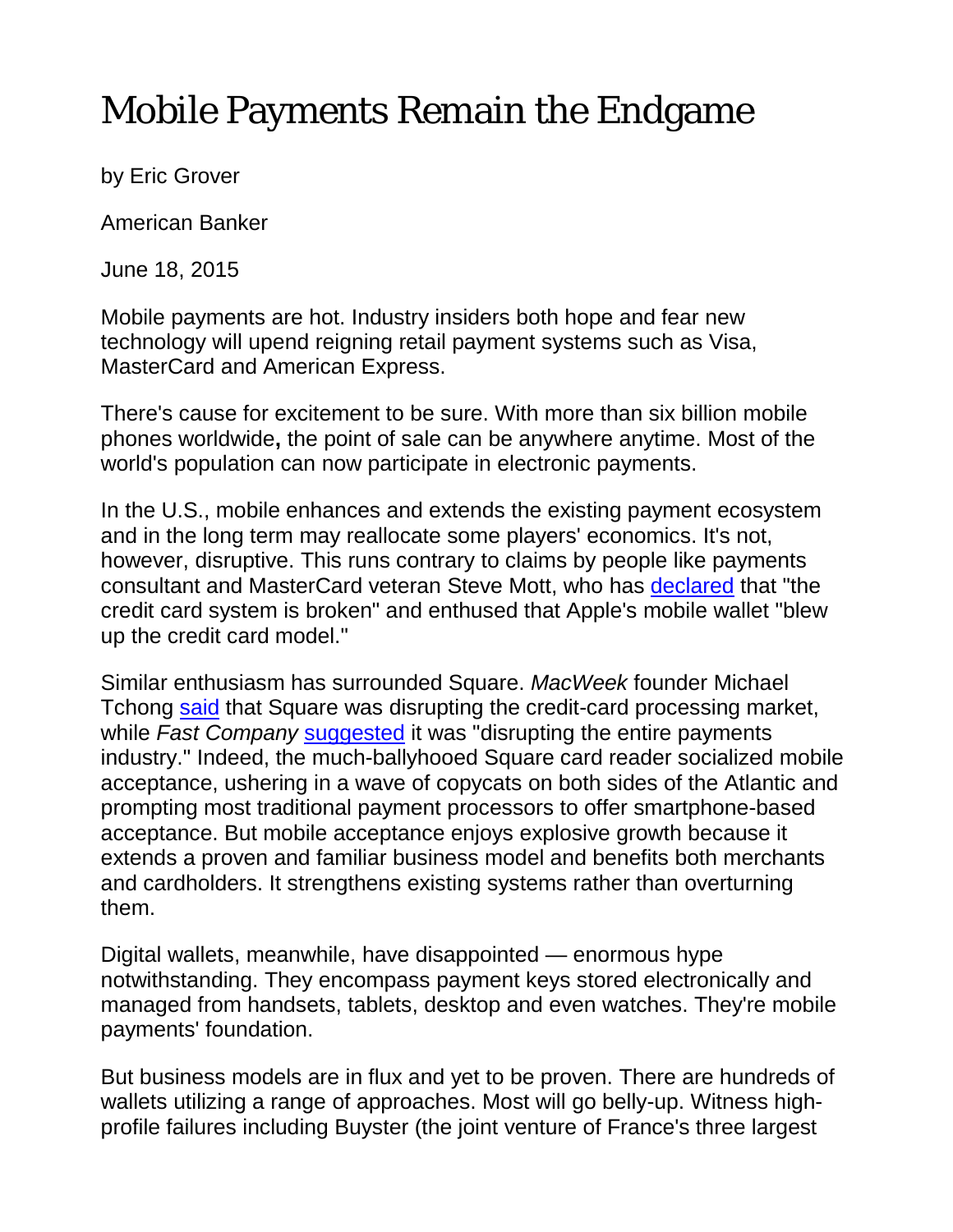mobile network operators and largest payment processor Worldline), [Softcard,](http://www.forbes.com/sites/roberthof/2015/03/05/with-softcard-demise-another-mobile-wallet-officially-bites-the-dust/) [Weve](http://www.telegraph.co.uk/finance/newsbysector/mediatechnologyandtelecoms/telecoms/11095442/Mobile-operators-abandon-joint-wave-and-pay-project-as-Apple-looms.html)*,* [Bart](http://www.finextra.com/news/fullstory.aspx?newsitemid=25635)*,* [Quick Tap](http://www.nfcworld.com/2014/09/01/331119/barclays-calls-time-quick-tap-nfc-payments/) *and* [Square Wallet](http://www.businessinsider.com/square-wallet-gone-2014-5)*.* 

Mobile wallets thus far have enjoyed their greatest success in emerging markets where they compete primarily with cash. Mobile person-to-person and retail-payment scheme M-Pesa launched in Kenya and now serves 10 countries. Ecocash in Zimbabwe, bKash in Bangladesh and BBM in Indonesia have also mushroomed.

In developed markets, however, adoption hurdles are significant. To achieve liftoff, digital wallets need a critical mass of merchants, handsets where they can be used, enrolled consumers, and incentives for consumers to change their behavior.

At the physical point of sale, that's a challenge, since swiping or inserting cards is easy and familiar. In mobile commerce, however, digital wallets address a problem. They reduce friction. Entering a credit card number, expiration date, security code, name, address and phone number on handsets is cumbersome. Consequently, abandonment rates are high.

Despite these obstacles, digital wallets will blur, and ultimately perhaps erase, distinctions between payments from desktops, tablets, mobile phones and Internet-connected terminals in stores. We're getting closer to this future.

With platform control and a history of moving markets, last October Apple launched its mobile wallet Apple Pay. The company wisely embraced existing payment systems. The tech giant is now capturing 15 basis points from bank credit-card issuers. This is not due to the network tokenization and fingerprint authentication it uses to improve security, but because it could credibly threaten to shift payments to participating competitors. But Apple's primary motivation is enhancing its iOS platform and customer loyalty, not reaping payments fees.

Google, meanwhile, wants payments data to enhance its search business. But Google Wallet has struggled for traction since its 2011 debut. Now the company has [scooped up](http://www.bloomberg.com/news/articles/2015-02-23/google-buys-softcard-s-technology-gets-deal-with-u-s-carriers) Softcard's assets and [plans](http://blogs.wsj.com/digits/2015/02/23/google-strikes-deal-with-carriers-for-payments/) to pay AT&T, Verizon and T-Mobile to preload Google Wallet on their smartphones**.** It's also launching Android Pay, designed as a direct response to Apple Pay.

Looking to differentiate itself from other handset producers, Samsung acquired digital wallet LoopPay and will introduce Samsung Pay. LoopPay's technology lets Samsung Pay trick terminals into thinking they're reading a